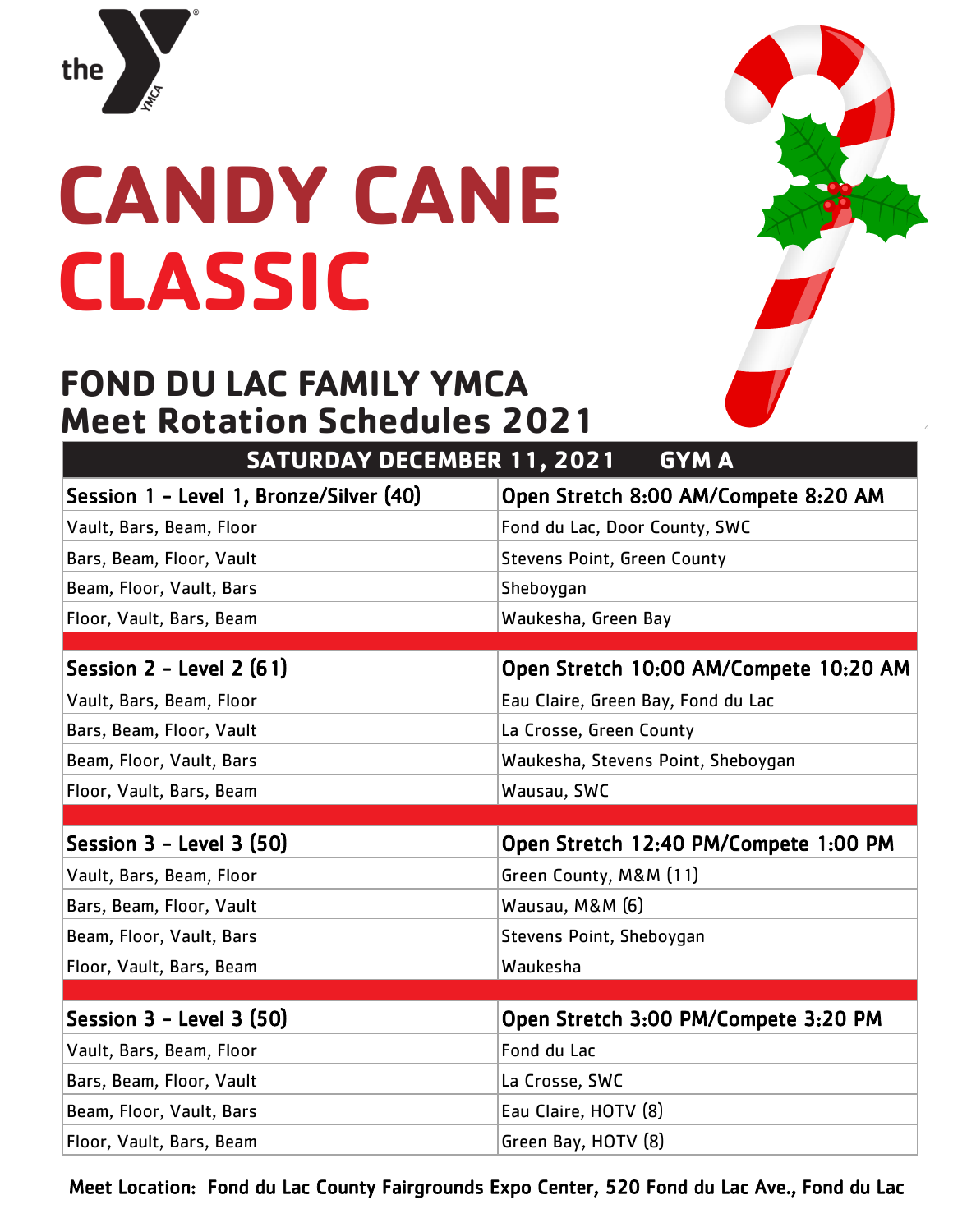

# **CANDY CANE CLASSIC**

#### **FOND DU LAC FAMILY YMCA Meet Rotation Schedules 2021**

| <b>SATURDAY DECEMBER 11, 2021</b>     | <b>GYM B (BUMP TOUCH)</b>                 |
|---------------------------------------|-------------------------------------------|
| Session 1 - Level 7, 8, 9, Plat. (56) | Open Stretch 8:00 AM/Compete 8:20 AM      |
| Vault, Bars, Beam, Floor              | Fond du Lac, La Crosse                    |
| Bars, Beam, Floor, Vault              | HOTV, Waukesha, Green County              |
| Beam, Floor, Vault, Bars              | Wausau, Sheboygan                         |
| Floor, Vault, Bars, Beam              | Eau Claire, Green Bay, M&M                |
|                                       |                                           |
| Session $2$ - Level 5 (46)            | Open Stretch 11:40 AM/Compete 12:00 PM    |
| Vault, Bars, Beam, Floor              | <b>HOTV</b>                               |
| Bars, Beam, Floor, Vault              | La Crosse, Sheboygan                      |
| Beam, Floor, Vault, Bars              | Stevens Point, Waukesha                   |
| Floor, Vault, Bars, Beam              | SWC, Wausau                               |
|                                       |                                           |
|                                       |                                           |
| Session $3 -$ Gold $(46)$             | Open Stretch 2:00 PM/Compete 2:20 PM      |
| Vault, Bars, Beam, Floor              | Fond du Lac, Waukesha                     |
| Bars, Beam, Floor, Vault              | <b>M&amp;M</b>                            |
| Beam, Floor, Vault, Bars              | Door County, Eau Claire                   |
| Floor, Vault, Bars, Beam              | Green Bay, Green County                   |
|                                       |                                           |
| Session $4$ - Level 6 $(60)$          | Open Stretch 5:10 PM/Compete 5:30 PM      |
| Vault, Bars, Beam, Floor              | M&M, La Crosse                            |
| Bars, Beam, Floor, Vault              | HOTV, Green County, Door County           |
| Beam, Floor, Vault, Bars              | Eau Claire, Wausau, Fond du Lac, Waukesha |

Meet Location: Fond du Lac County Fairgrounds Expo Center, 520 Fond du Lac Ave., Fond du Lac